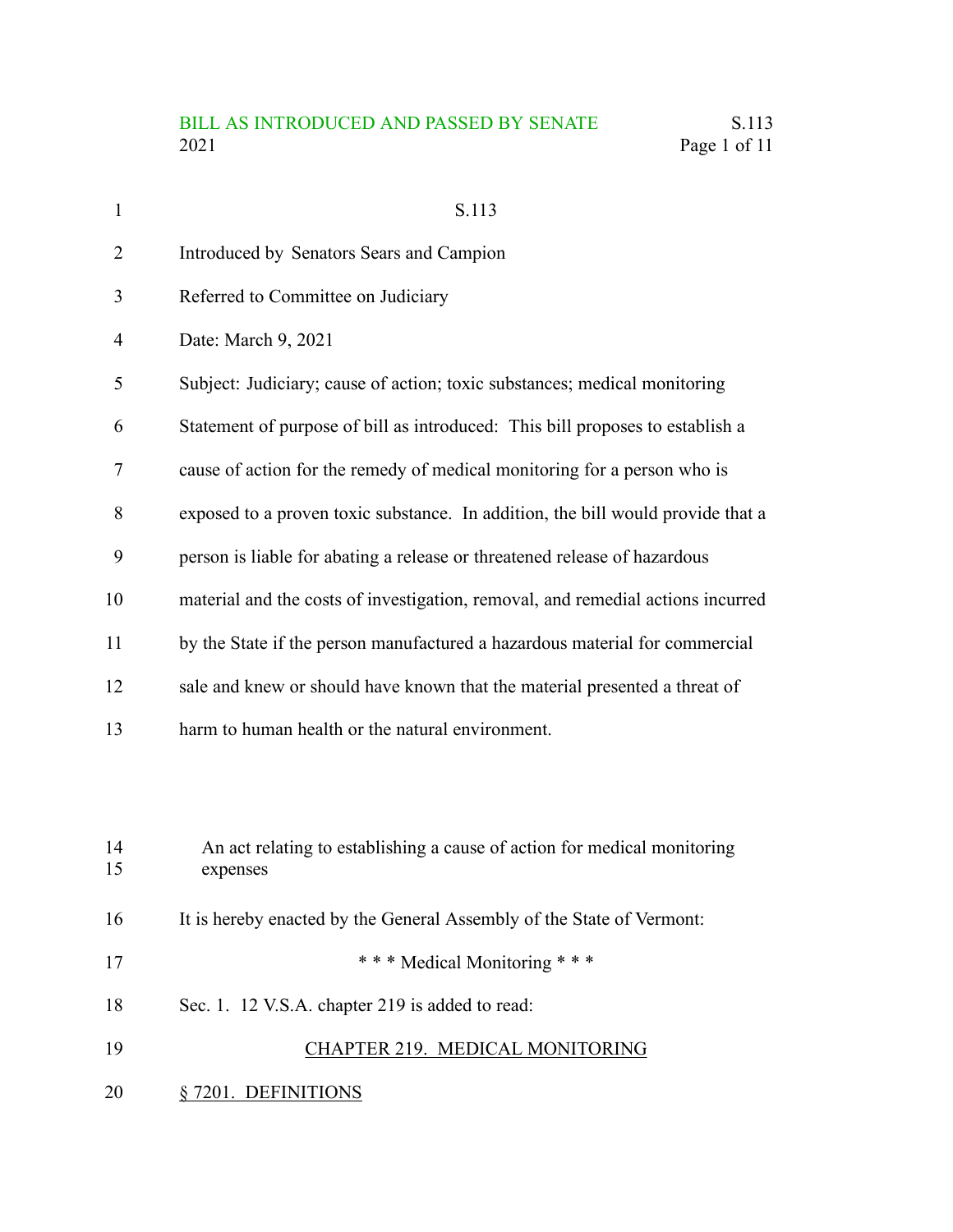| $\mathbf{1}$   | As used in this chapter:                                                            |
|----------------|-------------------------------------------------------------------------------------|
| $\overline{2}$ | (1) "Disease" means any disease, illness, ailment, or adverse                       |
| 3              | physiological or chemical change linked to exposure to a proven toxic               |
| 4              | substance. A disease is serious if it has the potential to cause death, disability, |
| 5              | or chronic pain.                                                                    |
| 6              | (2) "Establishment" means any premises used for the purpose of                      |
| 7              | carrying on or exercising any trade, business, profession, vocation, commercial     |
| 8              | or charitable activity, or governmental function.                                   |
| 9              | (3) "Exposure" means ingestion, inhalation, or absorption through any               |
| 10             | body surface.                                                                       |
| 11             | (4) "Facility" means all contiguous land, structures, other                         |
| 12             | appurtenances, and improvements on the land where proven toxic substances           |
| 13             | are manufactured, processed, used, or stored. A facility may consist of several     |
| 14             | treatment, storage, or disposal operational units. A facility shall not include     |
| 15             | land, structures, other appurtenances, and improvements on the land owned by        |
| 16             | a municipality.                                                                     |
| 17             | (5) "Large facility" means a facility:                                              |
| 18             | (A) where an activity within a Standard Industrial Classification code              |
| 19             | of 10 through 14, 20 through 39, 40 through 42, 44 through 46, or 49 is             |
| 20             | conducted or was conducted; and                                                     |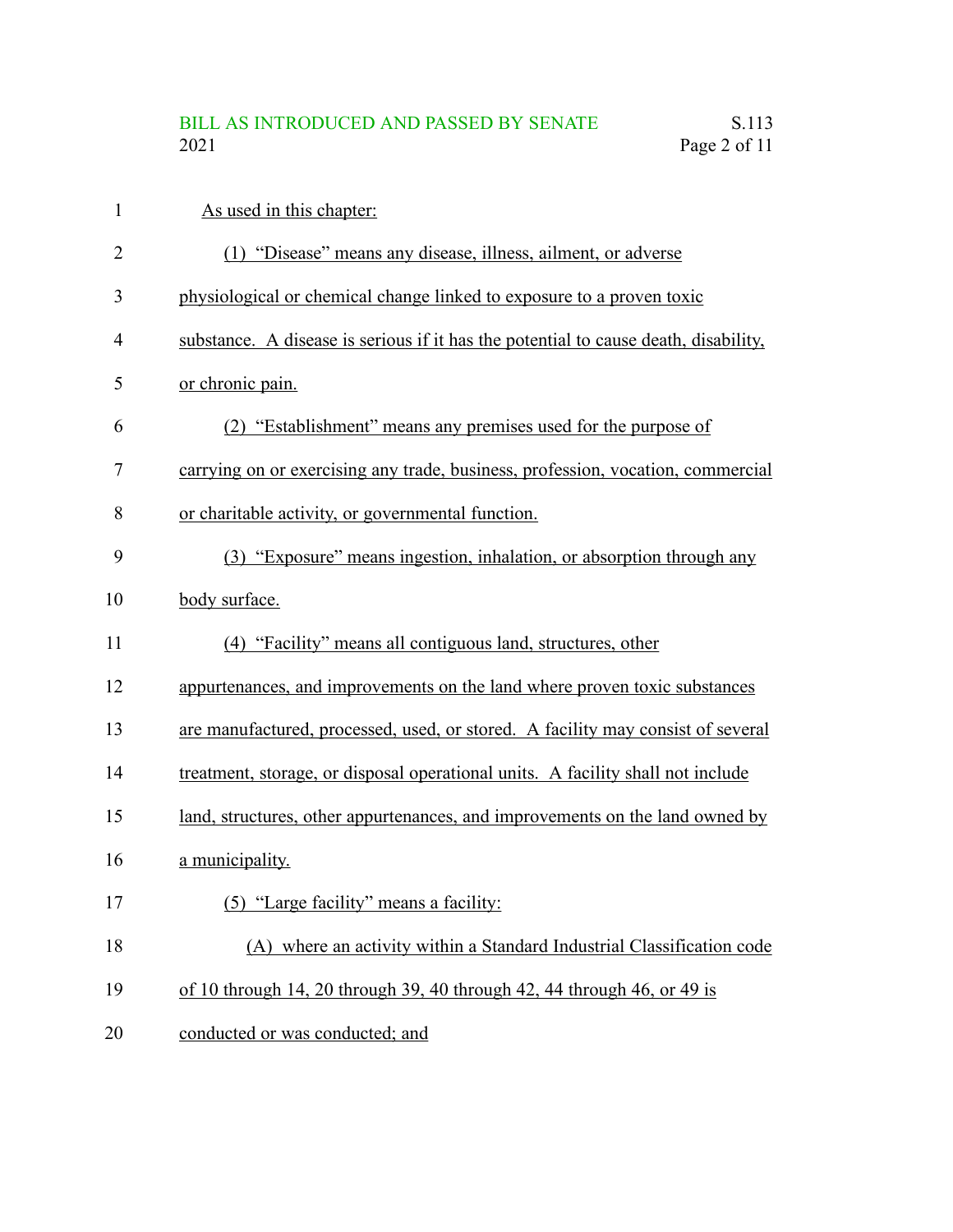| 1              | $(D)(i)$ where $10$ or more full time employees have been employed                                                |
|----------------|-------------------------------------------------------------------------------------------------------------------|
| $\overline{2}$ | any one unic, or                                                                                                  |
|                | $(B)(i)$ where, at any one time, 10 or more full-time or full-time<br>equivalent employees have been employed; or |
| 3              | (ii) that is owned or operated by a person who, when all facilities                                               |
| $\overline{4}$ | or establishments that the person owns or controls are aggregated, has                                            |
| 5              | employed 500 employees at any one time.                                                                           |
| 6              | (6) "Medical monitoring" means a program of medical tests or                                                      |
| 7              | procedures for the purpose of early detection of signs or symptoms of a latent                                    |
| 8              | disease resulting from exposure.                                                                                  |
| 9              | (7) "Operator" means a person who manages, conducts, or directs the                                               |
| 10             | operations of a facility.                                                                                         |
| 11             | (8) "Owner" means a person who owns or controls a facility. "Owner"                                               |
| 12             | shall not mean a person who without participating in the management of the                                        |
| 13             | facility holds indicia of ownership primarily to protect a security interest.                                     |
| 14             | (9) "Person" means any individual; partnership; company; corporation;                                             |
| 15             | association; unincorporated association; joint venture; trust; municipality; the                                  |
| 16             | State of Vermont or any agency, department, or subdivision of the State;                                          |
| 17             | federal agency; or any other legal or commercial entity.                                                          |
| 18             | $(10)(A)$ "Proven toxic substance" means any substance, mixture, or                                               |
| 19             | compound that may cause personal injury or disease to humans and that                                             |
| 20             | satisfies one or more of the following:                                                                           |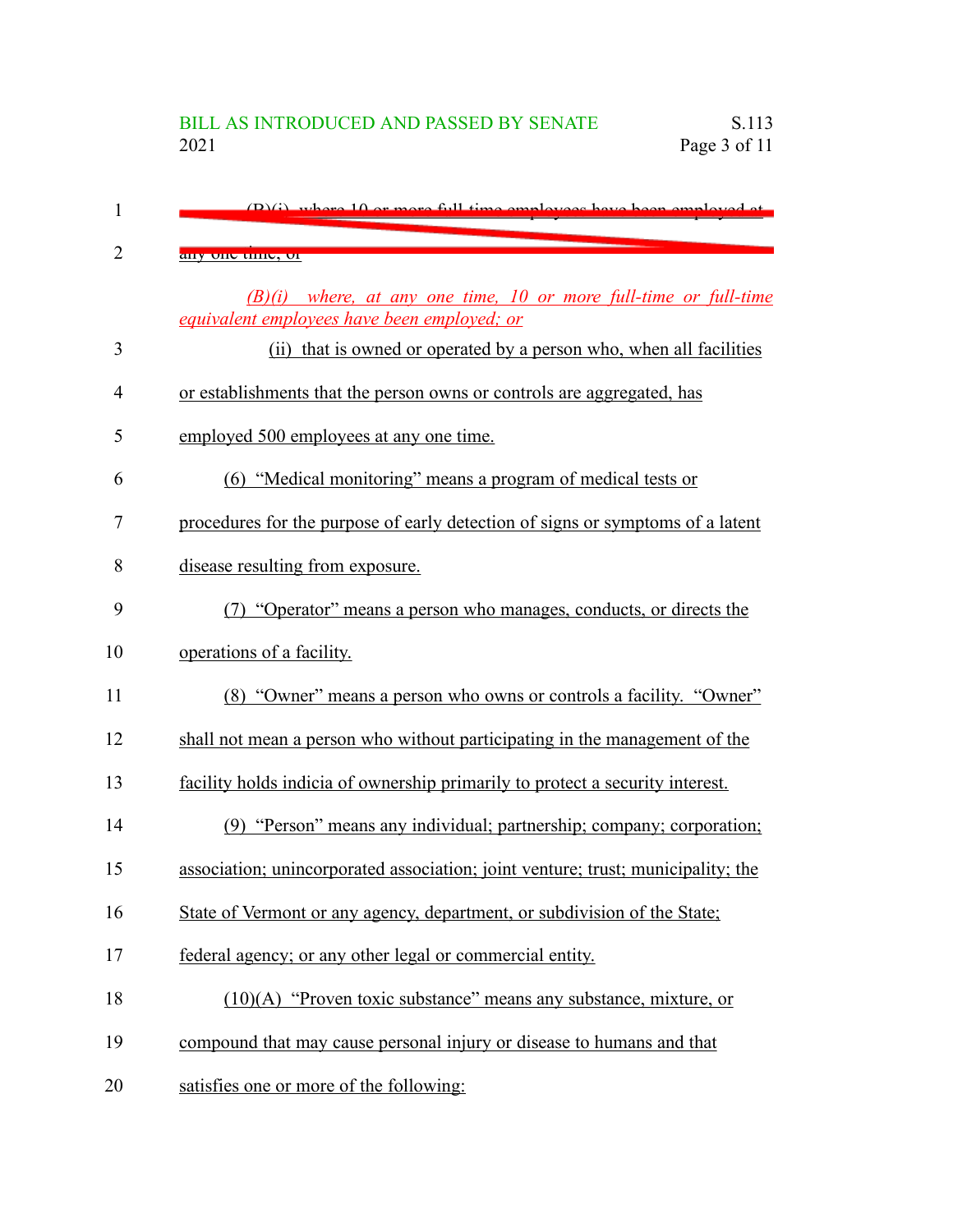# BILL AS INTRODUCED AND PASSED BY SENATE S.113<br>2021 Page 4 of 11 Page 4 of 11

| $\mathbf{1}$   | (i) the substance, mixture, or compound is listed on the U.S.                    |
|----------------|----------------------------------------------------------------------------------|
| $\overline{2}$ | <b>Environmental Protection Agency Consolidated List of Chemicals Subject to</b> |
| 3              | the Emergency Planning and Community Right-To-Know Act, Comprehensive            |
| 4              | Environmental Response, Compensation and Liability Act, and Section $112(r)$     |
| 5              | of the Clean Air Act;                                                            |
| 6              | (ii) the substance, mixture, or compound is defined as a                         |
| 7              | "hazardous material" under 10 V.S.A. § 6602 or under rules adopted under         |
| 8              | 10 V.S.A. chapter 159;                                                           |
| 9              | (iii) testing has produced evidence, recognized by the National                  |
| 10             | Institute for Occupational Safety and Health or the U.S. Environmental           |
| 11             | Protection Agency, that the substance, mixture, or compound poses acute or       |
| 12             | chronic health hazards;                                                          |
| 13             | (iv) the Department of Health has issued a public health advisory                |
| 14             | for the substance, mixture, or compound;                                         |
| 15             | (v) the Secretary of Natural Resources has designated the                        |
| 16             | substance, mixture, or compound as a hazardous waste under 10 V.S.A.             |
| 17             | chapter 159; or                                                                  |
| 18             | (vi) exposure to the substance, mixture, or compound is shown by                 |
| 19             | expert testimony to increase the risk of developing a serious latent disease.    |
| 20             | (B) "Proven toxic substance" shall not mean:                                     |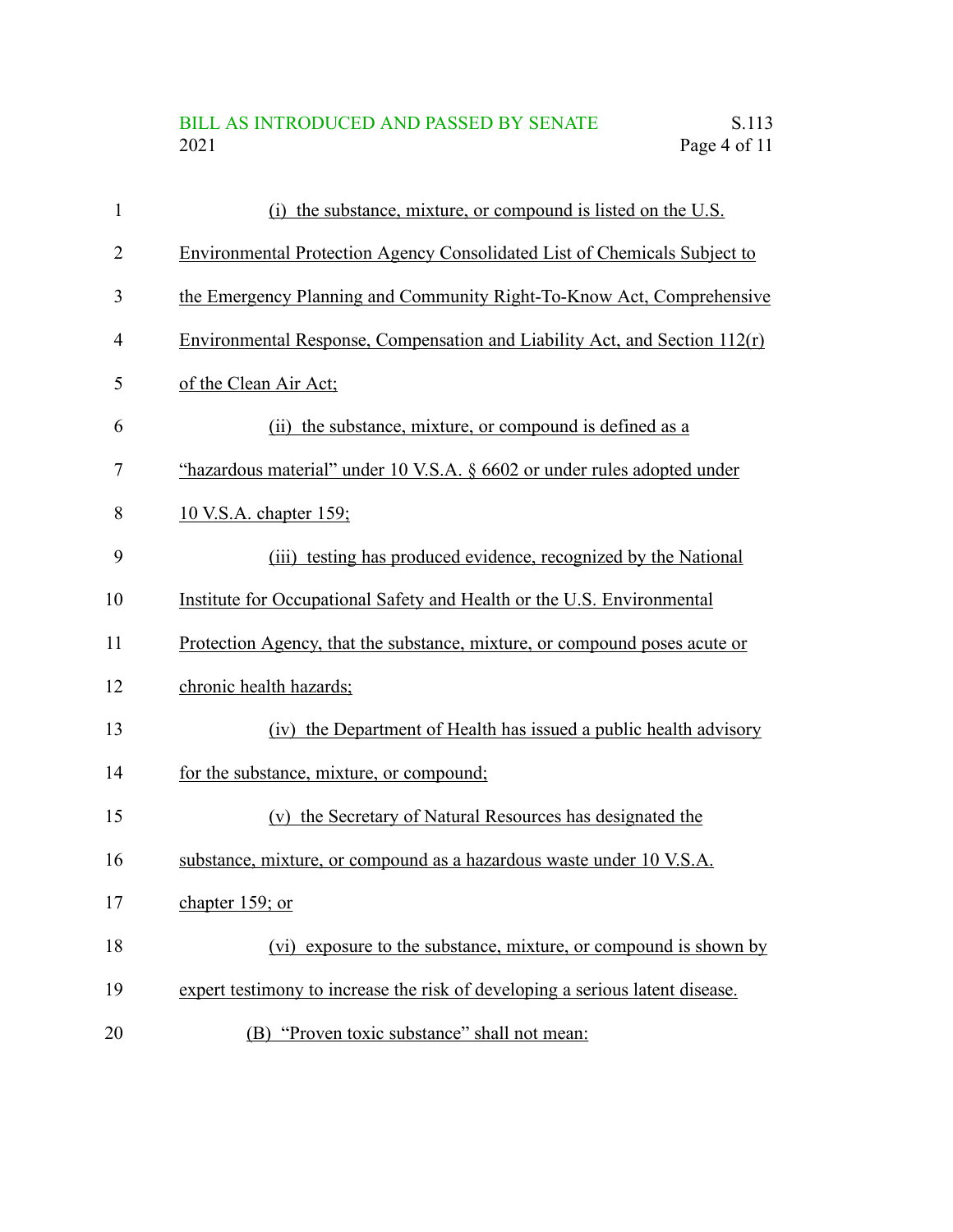# BILL AS INTRODUCED AND PASSED BY SENATE S.113<br>2021 Page 5 of 11 Page 5 of 11

| 1  | (i) a pesticide when applied consistent with good practice; in                   |
|----|----------------------------------------------------------------------------------|
| 2  | conformity with federal, State, and local laws, rules, and regulations; and      |
| 3  | according to the manufacturer's instructions; or                                 |
| 4  | (ii) ammunition or components thereof, firearms, air rifles,                     |
| 5  | discharge of firearms or air rifles, or hunting or fishing equipment or          |
| 6  | components thereof.                                                              |
| 7  | (11) "Release" means any act or omission that allows a proven toxic              |
| 8  | substance to enter the air, land, surface water, or groundwater.                 |
| 9  | (12) "Tortious conduct" or "tortious" means negligence, trespass,                |
| 10 | nuisance, product liability, or common law liability for ultra-hazardous or      |
| 11 | abnormally dangerous activity.                                                   |
| 12 | § 7202. MEDICAL MONITORING FOR EXPOSURE TO PROVEN TOXIC                          |
| 13 | <b>SUBSTANCES</b>                                                                |
| 14 | (a) A person without a present injury or disease shall have a cause of action    |
| 15 | for the remedy of medical monitoring against a person who is the owner or        |
| 16 | operator of a large facility from which a proven toxic substance was released if |
| 17 | all of the following are demonstrated by a preponderance of the evidence:        |
| 18 | (1) exposure at a rate significantly greater than the general population;        |
| 19 | to a proven toxic substance;<br>(2)                                              |
| 20 | (3) as a result of tortious conduct of the defendant;                            |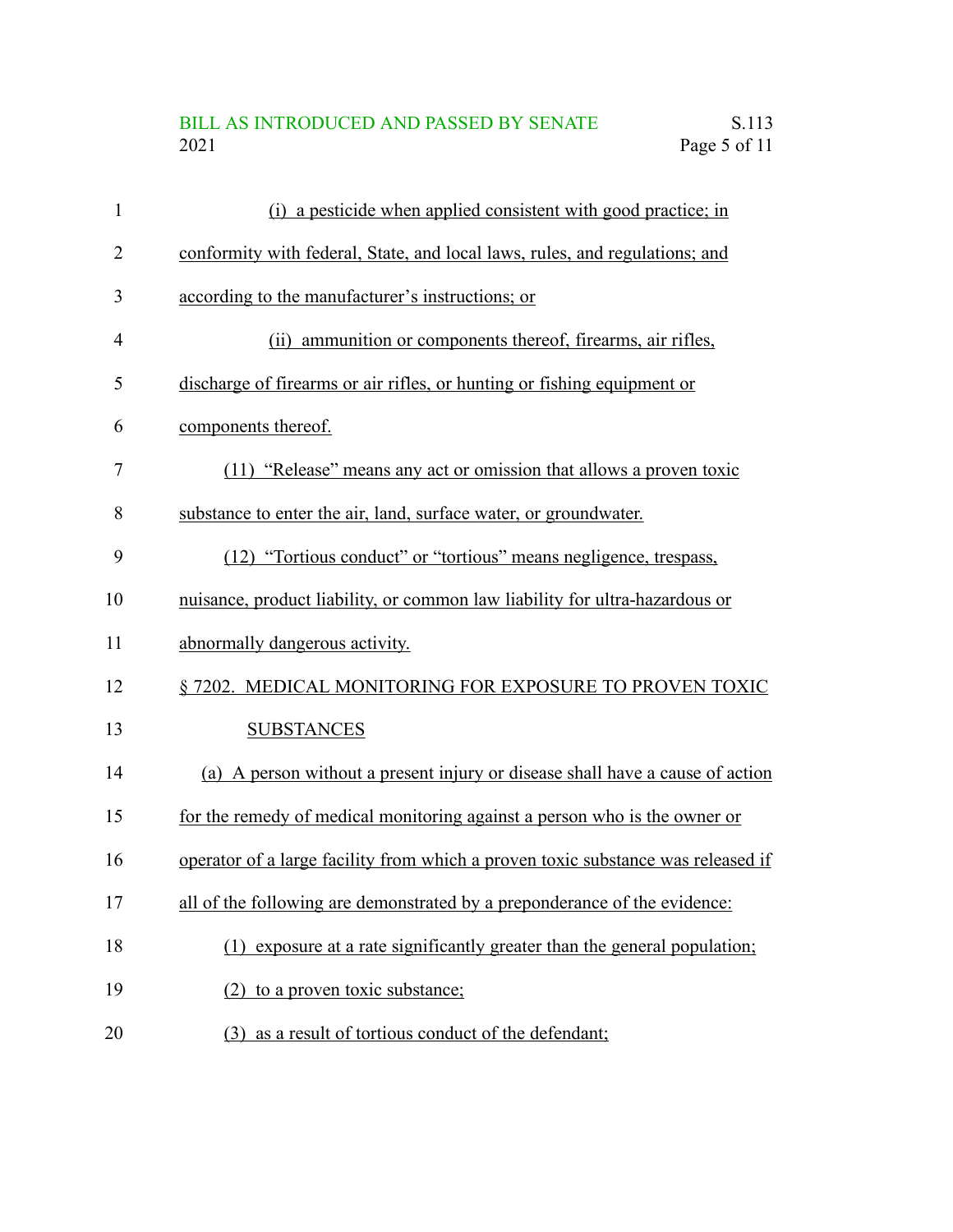|              | (4) as a <i>proximate</i> result of the exposure, plaintiffs have suffered an   |
|--------------|---------------------------------------------------------------------------------|
|              | increased risk of contracting a serious disease;                                |
| $\mathbf{1}$ | (5) the increased risk makes it medically necessary for the plaintiffs to       |
| 2            | undergo periodic medical examination different from that prescribed for the     |
| 3            | general population in the absence of exposure; and                              |
| 4            | (6) monitoring procedures exist that are reasonable in cost and safe for        |
| 5            | use.                                                                            |
| 6            | (b) If the cost of medical monitoring is awarded, a court shall order the       |
| 7            | defendant found liable to pay the award to a court-supervised medical           |
| 8            | monitoring program administered by one or more appropriate health               |
| 9            | professionals, including professionals with expertise in exposure to toxic      |
| 10           | substances or expertise with treating or monitoring the relevant latent disease |
| 11           | or diseases.                                                                    |
| 12           | (c) Upon an award of medical monitoring under subsection (b) of this            |
| 13           | section, the court shall award to the plaintiff reasonable attorney's fees and  |
| 14           | other litigation costs reasonably incurred.                                     |
| 15           | $(d)(1)$ This chapter shall be the exclusive remedy for a person without a      |
| 16           | present injury to bring a cause of action to seek medical monitoring due to     |
| 17           | exposure to a proven toxic substance.                                           |
| 18           | (2) Except as provided under subdivision (1) of this subsection, nothing        |
| 19           | in this chapter shall be deemed to preclude the pursuit of any other civil or   |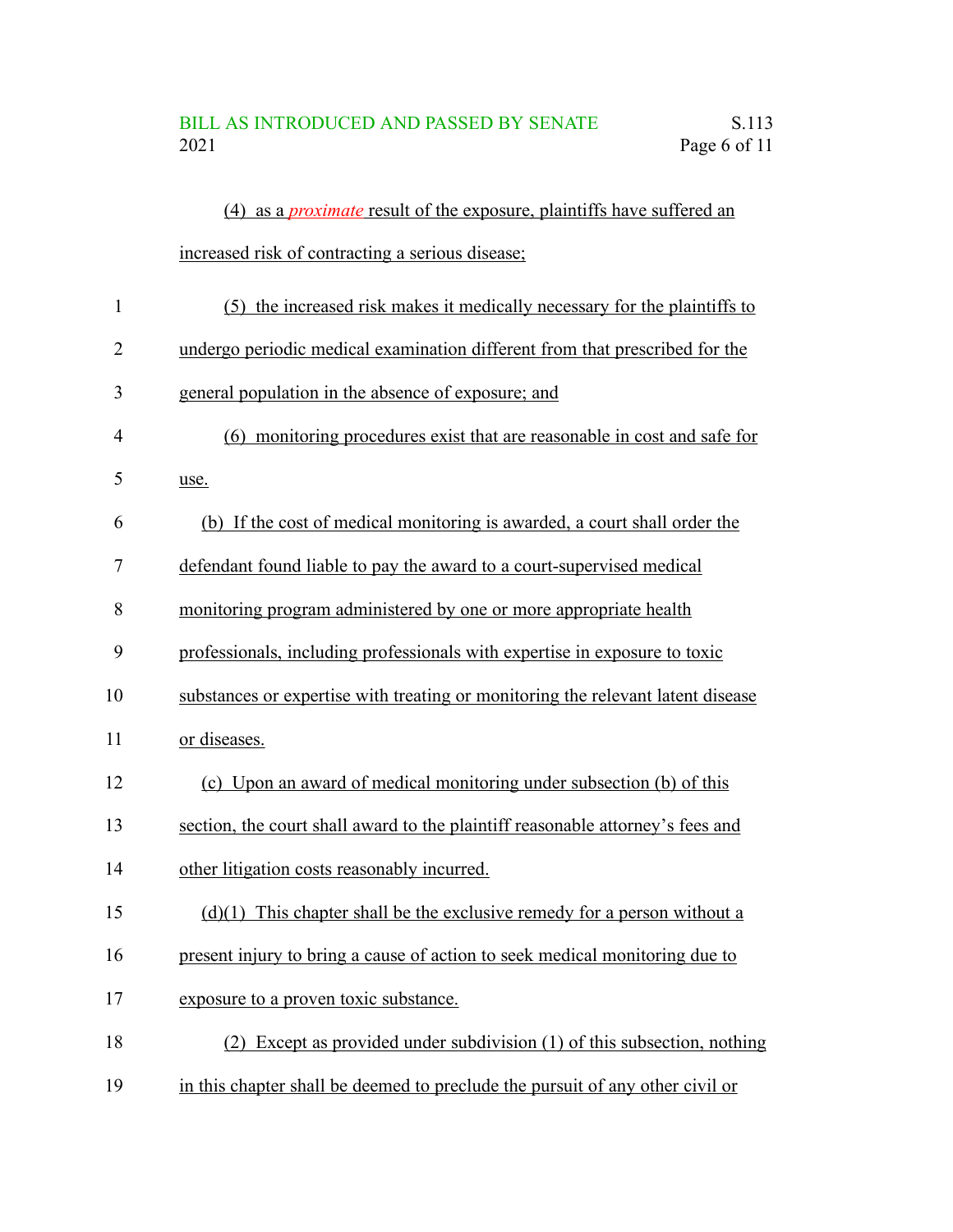| $\mathbf{1}$   | injunctive remedy or defense available under statute or common law, including      |
|----------------|------------------------------------------------------------------------------------|
| $\overline{2}$ | the right of any person to seek to recover for damages related to the              |
| 3              | manifestation of a latent disease. The remedies and defenses in this chapter       |
| $\overline{4}$ | are in addition to those provided by existing statutory or common law.             |
| 5              | (e) This section shall not increase the rights and remedies available under        |
| 6              | 21 V.S.A. chapter 9 to an employee who suffers a personal injury by accident       |
| 7              | arising out of and in the course of employment, provided that 21 V.S.A.            |
| 8              | chapter 9 shall not limit the right of a person who has not suffered a personal    |
| 9              | injury by accident arising out of and in the course of employment to bring a       |
| 10             | cause of action for medical monitoring.                                            |
| 11             | *** Hazardous Material Releases ***                                                |
| 12             | Sec. 2. 10 V.S.A. § 6615 is amended to read:                                       |
| 13             | § 6615. LIABILITY                                                                  |
| 14             | (a) Subject only to the defenses set forth in subsections (d) and (e) of this      |
| 15             | section, the following persons shall be liable for abating a release or threatened |
| 16             | release of hazardous material and the costs of investigation, removal, and         |
| 17             | remedial actions incurred by the State that are necessary to protect the public    |
| 18             | health or the environment:                                                         |
| 19             | (1) the owner or operator of a facility, or both;                                  |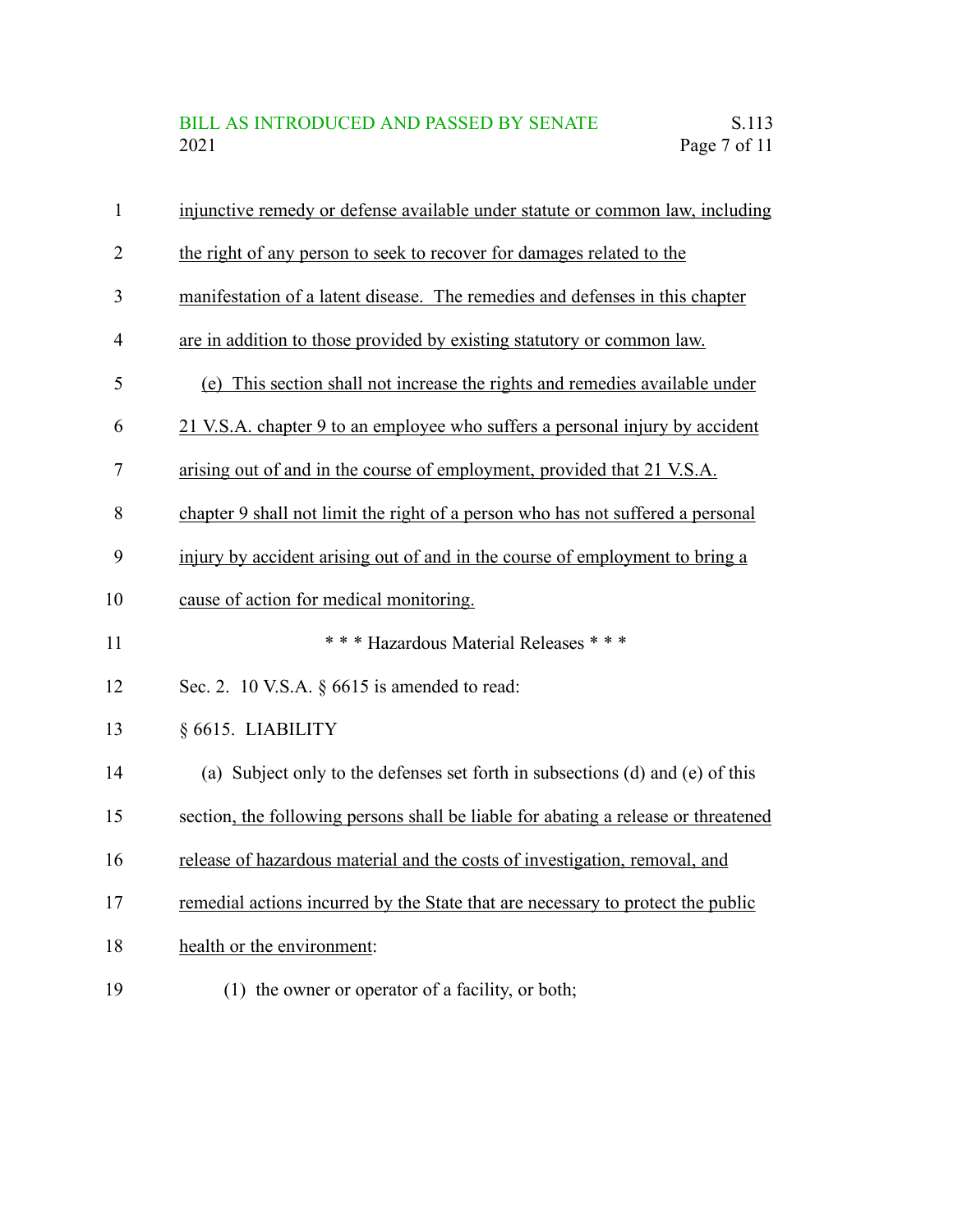# BILL AS INTRODUCED AND PASSED BY SENATE S.113<br>2021 Page 8 of 11 Page 8 of 11

| 1              | (2) any person who at the time of release or threatened release of any            |
|----------------|-----------------------------------------------------------------------------------|
| $\overline{2}$ | hazardous material owned or operated any facility at which such hazardous         |
| 3              | materials were disposed of;                                                       |
| $\overline{4}$ | (3) any person who by contract, agreement, or otherwise arranged for              |
| 5              | disposal or treatment, or arranged with a transporter for transport for disposal  |
| 6              | or treatment, of hazardous materials owned or possessed by such person, by        |
| 7              | any other person or entity, at any facility owned or operated by another person   |
| 8              | or entity and containing such hazardous materials; and                            |
| 9              | (4) any person who accepts or accepted any hazardous materials for                |
| 10             | transport to disposal or treatment facilities selected by such persons, from      |
| 11             | which there is a release, or a threatened release of hazardous materials shall be |
| 12             | liable for:; and                                                                  |
| 13             | (A) abating such release or threatened release; and                               |
| 14             | (B) costs of investigation, removal, and remedial actions incurred by             |
| 15             | the State which are necessary to protect the public health or the environment.    |
| 16             | (5) any person who manufactured for commercial sale a hazardous                   |
| 17             | material and who knew or should have known that the material presented a          |
| 18             | threat of harm to human health or the natural environment.                        |
| 19             | * * *                                                                             |
| 20             | $(d)(1)$ There shall be no liability under this section for a person otherwise    |
| 21             | liable who can establish by a preponderance of the evidence that the release or   |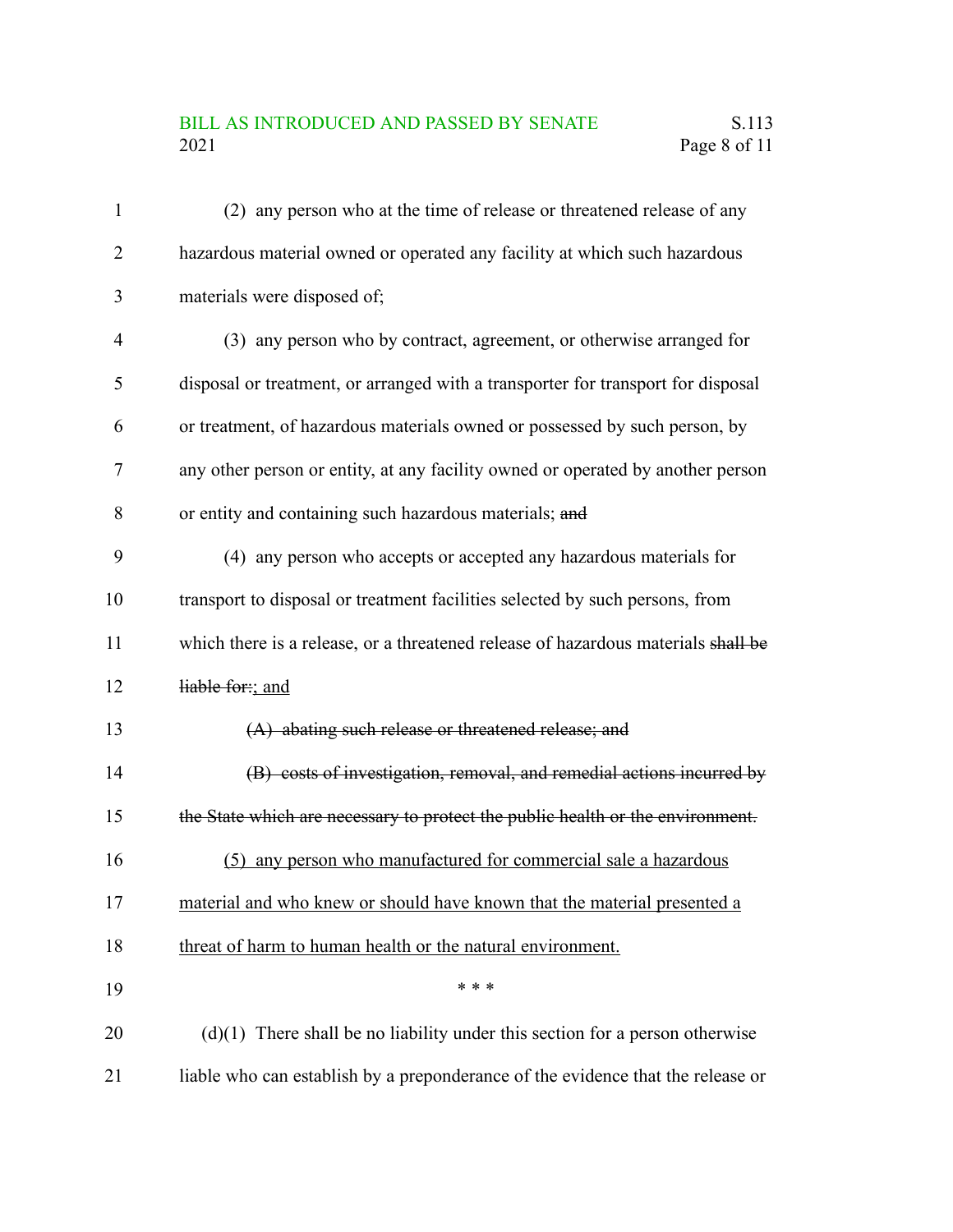#### BILL AS INTRODUCED AND PASSED BY SENATE S.113 2021 Page 9 of 11

threat of release of hazardous material and the resulting damages were caused solely by any of the following: (A) An act of God. (B) An act of war. (C) An act or omission of a third party other than an employee or agent of the defendant, or other than one whose act or omission occurs in connection with a contractual relationship, existing directly or indirectly, with the defendant. If the sole contractual arrangement arises from a published tariff and acceptance for carriage by a common carrier by rail, for purposes of this section, there shall be considered to be no contractual relationship at all. This subdivision  $(d)(1)(C)$  shall only serve as a defense if the defendant establishes by a preponderance of the evidence: (i) that the defendant exercised due care with respect to the hazardous material concerned, taking into consideration the characteristics of that hazardous material, in light of all relevant facts and circumstances; and (ii) that the defendant took precautions against foreseeable acts or omissions of any such third party and the consequences that could foreseeably result from those acts or omissions. (D) Any combination of subdivisions (A)–(C) of this subdivision (1). \* \* \* 1 2 3 4 5 6 7 8 9 10 11 12 13 14 15 16 17 18 19 20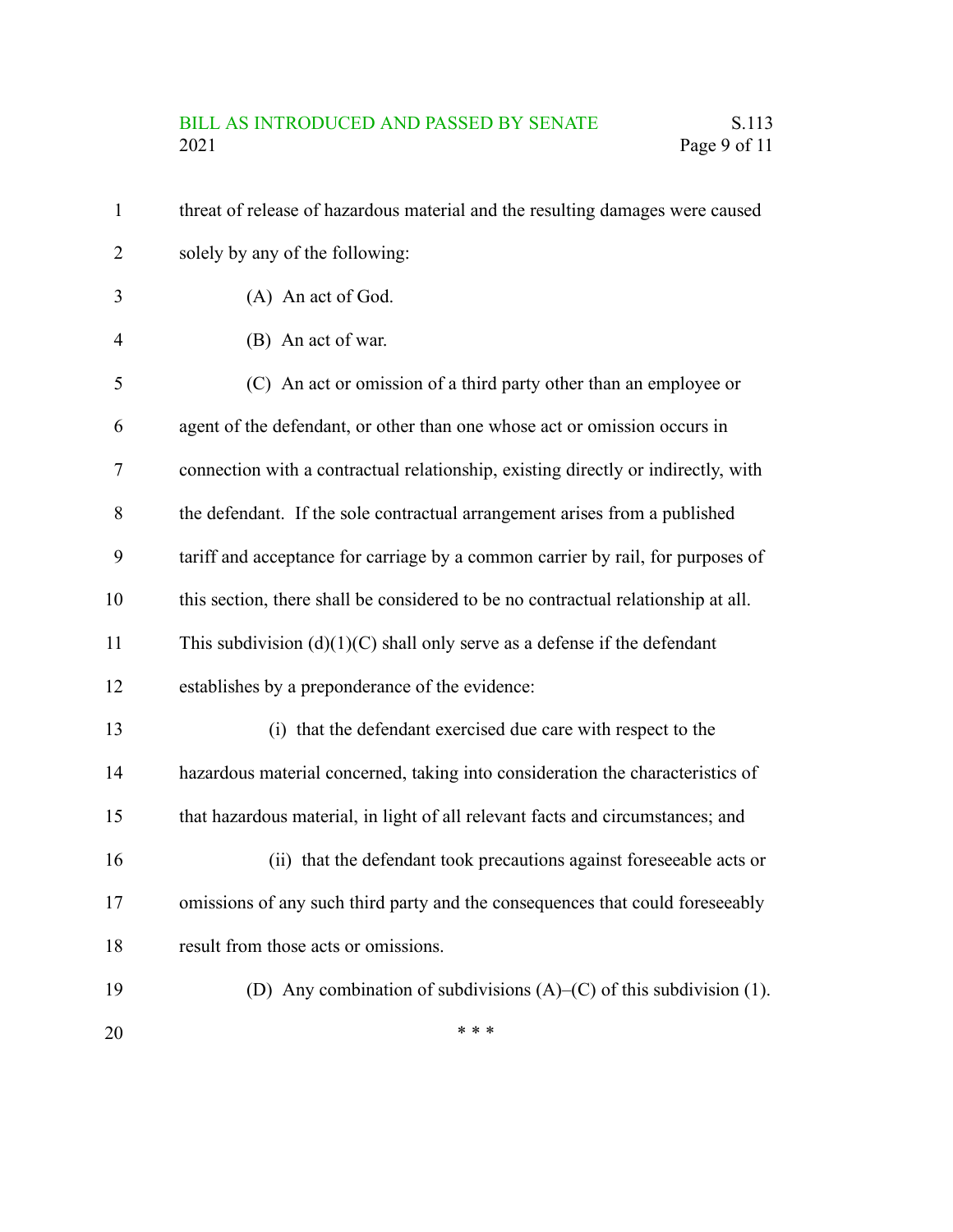### BILL AS INTRODUCED AND PASSED BY SENATE<br>2021 Page 10 of 11 Page 10 of 11

| $\mathbf{1}$   | $(5)$ A person shall not be liable under subdivision (a)(5) of this section,         |
|----------------|--------------------------------------------------------------------------------------|
| $\overline{2}$ | provided that the person demonstrates that he or she provided an adequate            |
| 3              | warning of the harm posed by the hazardous material known or which should            |
| $\overline{4}$ | have been known at the time the hazardous material was manufactured.                 |
| 5              | * * *                                                                                |
| 6              | (i) In an action brought by the Secretary under this section, a responsible          |
| $\tau$         | person may implead, or in a separate action a responsible person may sue,            |
| 8              | another responsible person or persons and may obtain contribution or                 |
| 9              | indemnification, except that a person who is solely liable pursuant to               |
| 10             | subdivision $(a)(5)$ of this section shall not be able to implead or to sue a person |
| 11             | pursuant to this subsection. A responsible person who has resolved its liability     |
| 12             | to the State under this section through a judicially approved settlement and a       |
| 13             | secured lender or fiduciary with whom the Secretary has entered into an              |
| 14             | agreement under subsection (h) of this section shall not be liable for claims for    |
| 15             | contribution or indemnification regarding matters addressed in the judicially        |
| 16             | approved settlement or in the agreement. Likewise, a person who has obtained         |
| 17             | a certificate of completion pursuant to subchapter 3 of this chapter shall not be    |
| 18             | liable for claims for contribution or indemnification regarding releases or          |
| 19             | threatened releases described in the approved corrective action plan, as             |
| 20             | amended. Such a settlement or agreement or certificate of completion does not        |
| 21             | discharge any other potentially responsible person unless its terms so provide,      |